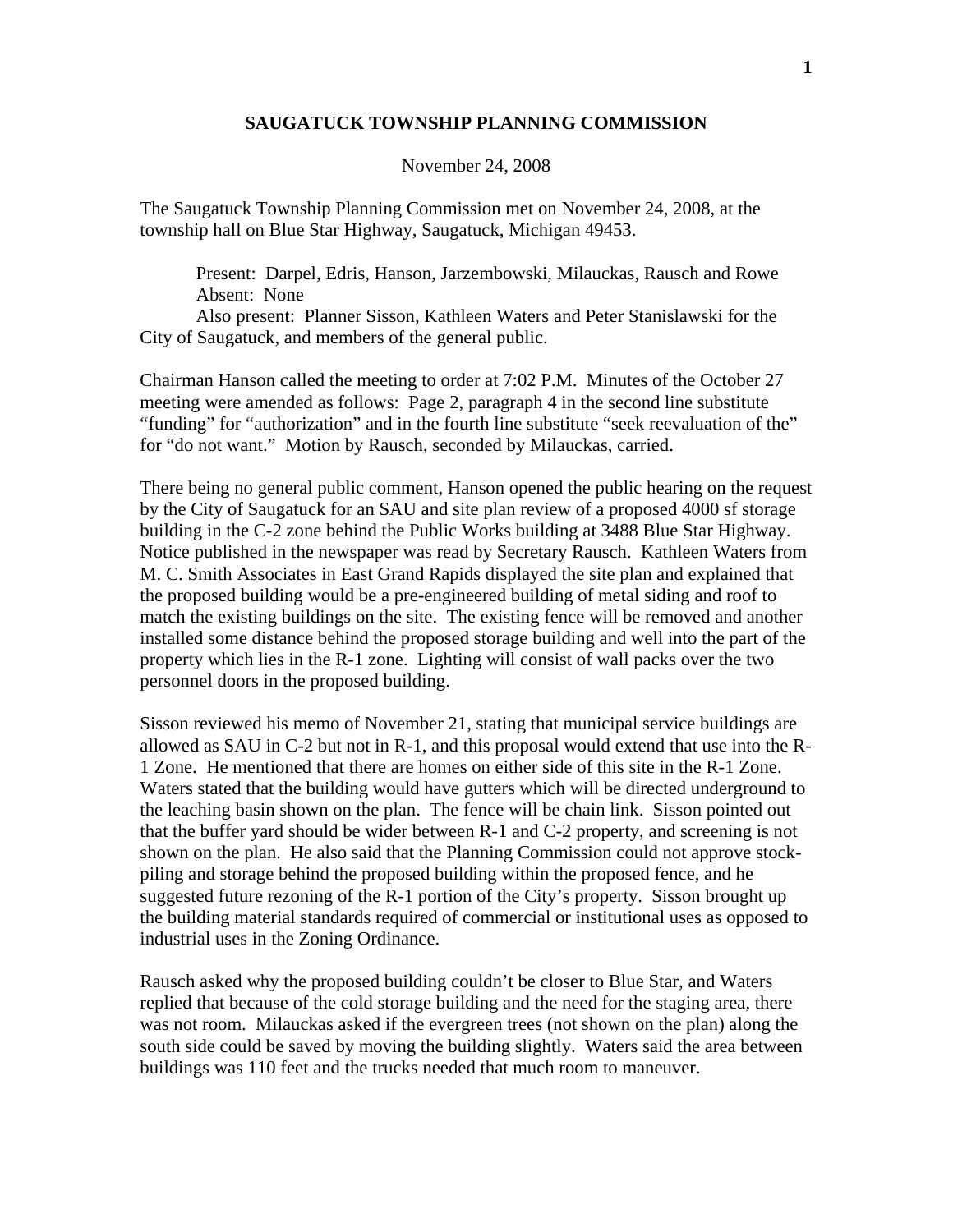Hanson opened the hearing to public comment, and Dayle Harrison,  $310862^{\text{nd}}$  St., thought existing trees should have been shown on the plan and questioned the need for 100 feet of maneuvering space.

Peter Stanislawski, City Treasurer, said the area inside the proposed fence would be a green area, that the fence was to keep people from dumping items, which has been happening where the recycling dumpster is now. That dumpster will be gone January 1, he said.

Since there was no further public input, Rausch made a motion, supported by Edris, to close the public portion of the hearing. Motion carried.

Upon questioning by Hanson, the consensus was that the building is industrial.

Edris made a motion, supported by Rowe, to approve the SAU requested by Saugatuck Public Works reflected on the site plan dated 10-24-08, finding the following: that the facility includes proper design, yard areas, lot area, accessibility, outdoor storage are surfacing, setbacks, landscaping and screening which will satisfy the requirements of Sec. 40-419 through 40-429, Secs. 40-640, 40-649, 40-662, 40-849, 40-877, the site plan standards of Article IX, and all other applicable standards found in the Zoning Ordinance as well as the four criteria for special approval uses listed in Sec. 40-693(b); and subject to the following conditions:

1. West of the district line, the fence will be allowed but it shall be placed at least 20 feet inside of the south property line and within this buffer area a minimum of eight (8) five (5) foot tall evergreen trees shall be planted along the fence at 12 foot centers.

Additional, similarly sized trees shall be planted at 12 foot centers along the west side of the rear fence and north fence up to the C-2 District line.

2. Unless and until such time as the R-1 portion of the fenced-in area is rezoned, storage use shall not be allowed.

3. The building walls and roof shall be of a painted metal material and match existing buildings as closely as possible.

4. All of the roof drainage shall be directed to the front of the building and into the proposed leaching basins in the gravel staging area.

5. Plans for the floor drains should be reviewed and approved by the sewer authority.

6. Uses and activities must comply with those indicated on the site plan dated 10-24-08 unless otherwise indicated below. A revised site plan illustrating any revisions resulting from the requirements specified as part of this approval shall be submitted to the Zoning Administrator prior to the issuance of the SAU permit.

a. No new parking or loading shall be allowed to occur within the 15-foot side buffer yards, south of the new building.

7. Compliance with the requirements of all other applicable agencies and departments is required.

8. We find this to be an industrial use under Sec. 40-662 for the purposed of establishing the building material requirement.

The motion carried.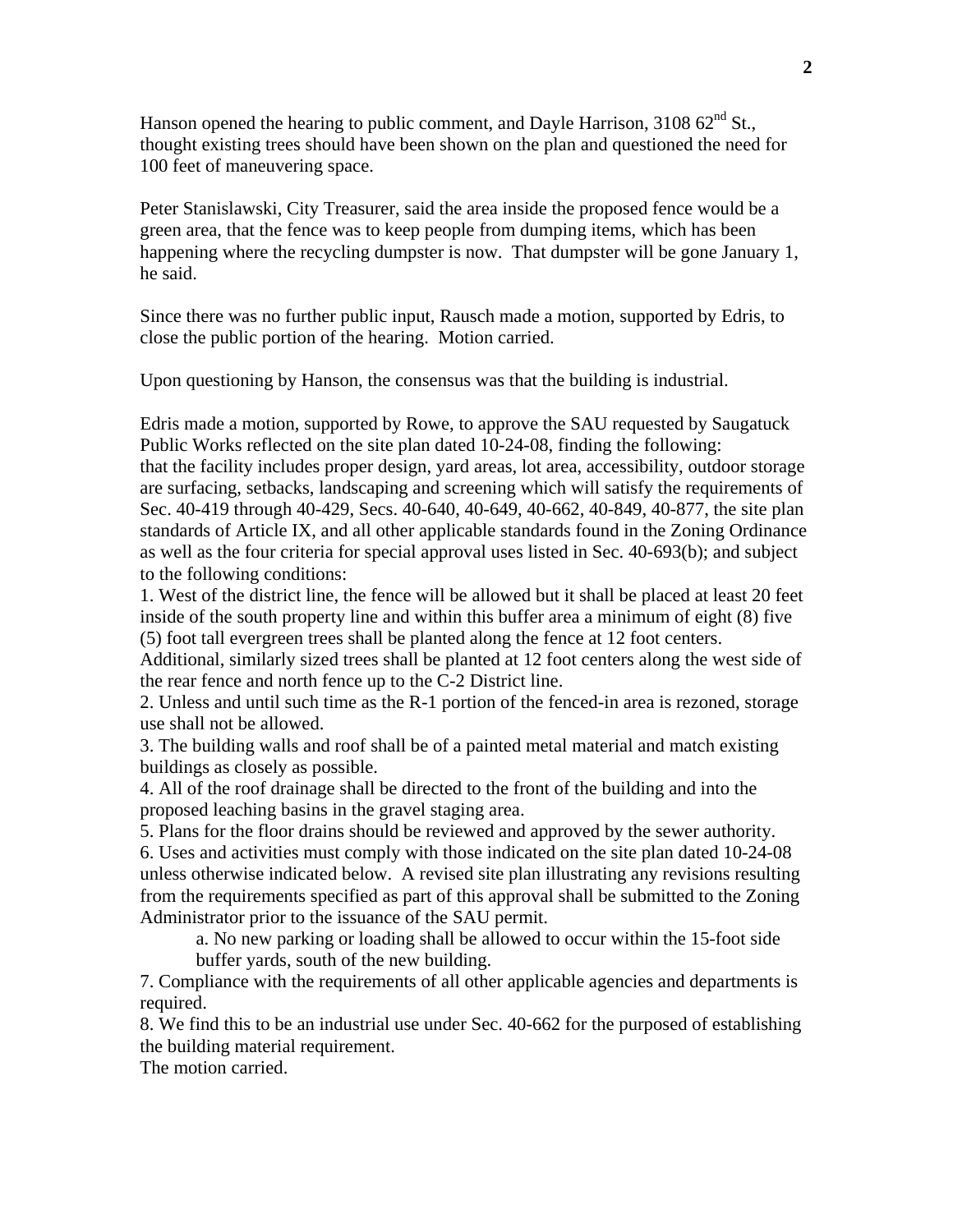Hanson opened the public hearing on the proposed water access and dock density regulation amendments, foregoing the reading of the notice published in the newspaper, and explaining where the ideas for these amendments, on which the PC has been working for a year, came from. Sisson gave a summary of what the amendments would do.

Frank Alfieri, 2394 Lakeshore Dr., Fennville, president of Lake Michigan Shore Association, said his board of directors was concerned with the dwelling unit access ratio on page 4 because it was a drastic increase over what is permitted in Ganges Township. When Hanson replied that the PC was accommodating the larger parcels, Alfieri asked how many parcels that large are there, and Hanson said there are some along the river as well as along the Lake. Alfieri asked if the amendments covered R-4, and Hanson said the same rules apply to R-4. Sisson pointed out that the "Water Access Property" in the Table of Uses should read "Yes" for R-4, page 7 of the proposed amendments. Hanson provided the audience with the chart showing the differences between Saugatuck Township now, proposed, Ganges and Laketown Townships.

David Swan, 345 Griffith, Saugatuck, president of the Saugatuck Dunes Coastal Alliance, said he wanted to affirm the purpose as stated in the R-4 Zoning Ordinance to preserve the shoreline and the fact that docks, marinas, etc. are not permitted in R-4. Hanson said the proposed amendments do not change that language. Sisson pointed out that walkways or stairways may be built with SAU, however.

Kathy Roper, 2932 Peach Creek Ct., Fennville, questioned water access in A-2 where she lives, remembering all the steps Calvano had to go through to get a permit to create a dock there, and Hanson showed her the changes in the Table of Uses.

Dayle Harrison, 3108  $62<sup>nd</sup>$  St., president of the Kalamazoo River Protection Association, had extensive comments about development along the water, among them opposition to making the ordinance try to fit the river as well as Lake Michigan and concerns about the 50X100 foot lot and 33-foot ROW for access to the water, especially along the Natural Rivers Overlay District where there is a 50-foot no-cut strip along the river's edge. He said there are different ecological systems in the different zoning districts, parking along Lakeshore is a problem already, the DNR only allows one dock per 150 feet frontage in the Natural Rivers Overlay, R-4 water front access should be taken off the table, and he would like to see a hold put on this amendment until the PC could meet with him and David Swan.

Marcia Perry, 6248 Blue Star Highway, Laketown Township, thought there should be consistency for the whole region, requirements should be tightened up, and she thought motorized boats destroy the ecology.

Deb Matthai, 6936 Hickory Lane, Fennville, asked for clarification on the contiguity requirement of the amendment.

Hanson read a letter dated November 20 from Matt Fry of DNR which requested that the ordinance reflect the more restrictive Natural Rivers Act standards for the Lower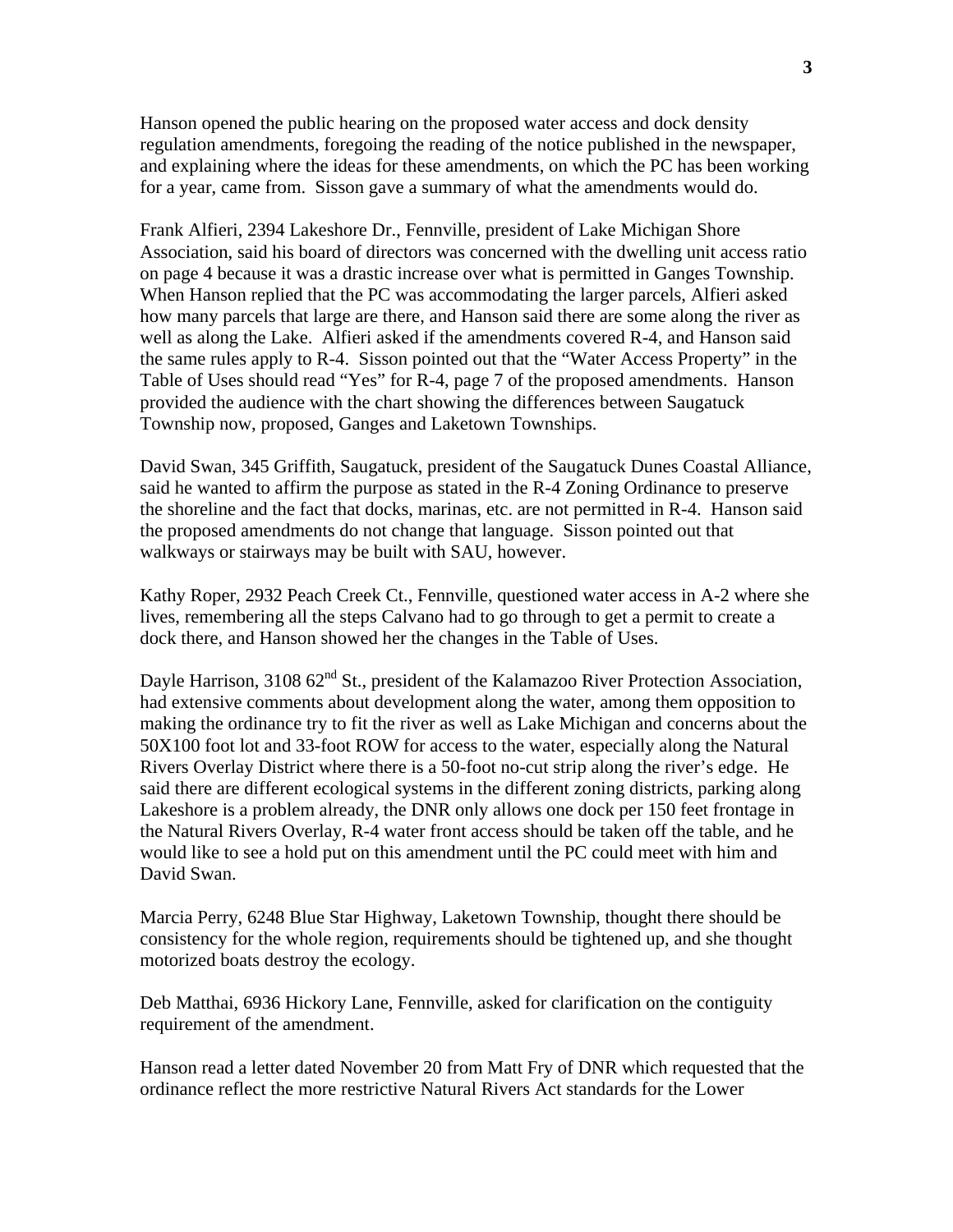Kalamazoo River. Hanson said the PC intended to include that restriction. Hanson also read a brief letter from Theodore and Sheila Drooger dated November 24 in opposition to the amendment.

There being no further public input, Edris made a motion, supported by Rausch, to close the public portion of the hearing. Motion carried. Hanson said he would continue to take letters on this subject for the next two weeks.

Rowe made a motion to table the Water Access and Dock Density amendments, and Darpel seconded. The motion carried.

After a brief recess, the meeting reconvened at 10:03 P.M. Hanson opened a public hearing on the proposed amendment to ordinances referring to "Corner lots." There being no public comment, Rausch made a motion to close the public portion of the hearing. Rowe seconded and the motion carried.

Hanson suggested it would be easier to simply revise the definition of "Lot, corner" in Sec. 40-7 "Definitions," and Milauckas said he needed to be brought up to speed on the situation. Sisson explained there is a requirement for a setback from a public street, but there is no requirement except for the side yard setback from a private road.

Rowe made a motion, supported by Jarzembowski, to table this proposed Corner Lot amendment until the December 15 meeting for further study. Motion carried.

Jarzembowski made a motion, supported by Rowe, to adopt the Resolution Approving the Adoption of the Central Lakeshore Sub-area Master Plan as an Amendment to the Tri-Community Comprehensive Plan. The motion carried unanimously by roll call vote. In the discussion Milauckas said he hoped the PC would continue to be involved in any ensuing discussions by the Township Board and the Road Committee about putting in roads in that area because development may occur which will need planning. Sisson pointed out that developers could help pay for the roads. Jarzembowski said he thought there should be more intensive geological studies before any further development occurs in that area and money would be available to help fund them.

Hanson reported on the recent meeting of the Joint Planning Committee at which the policy statement from Douglas City Council was presented which said it refrained from participating in a possible Joint Zoning Administrator which was the proposal under discussion. He added that there are specific areas in which the three municipalities might be able to coordinate, such as seasonal rentals, building height restrictions, etc. The PC agreed to put these on the "to do" list.

Meeting adjourned at 11:00 P.M. The next regular meeting is December 15 at 7:00 P.M.

\_\_\_\_\_\_\_\_\_\_\_\_\_\_\_\_\_\_\_\_\_\_\_\_\_\_\_\_\_\_\_\_\_ \_\_\_\_\_\_\_\_\_\_\_\_\_\_\_\_\_\_\_\_\_\_\_\_\_\_\_\_\_\_\_\_